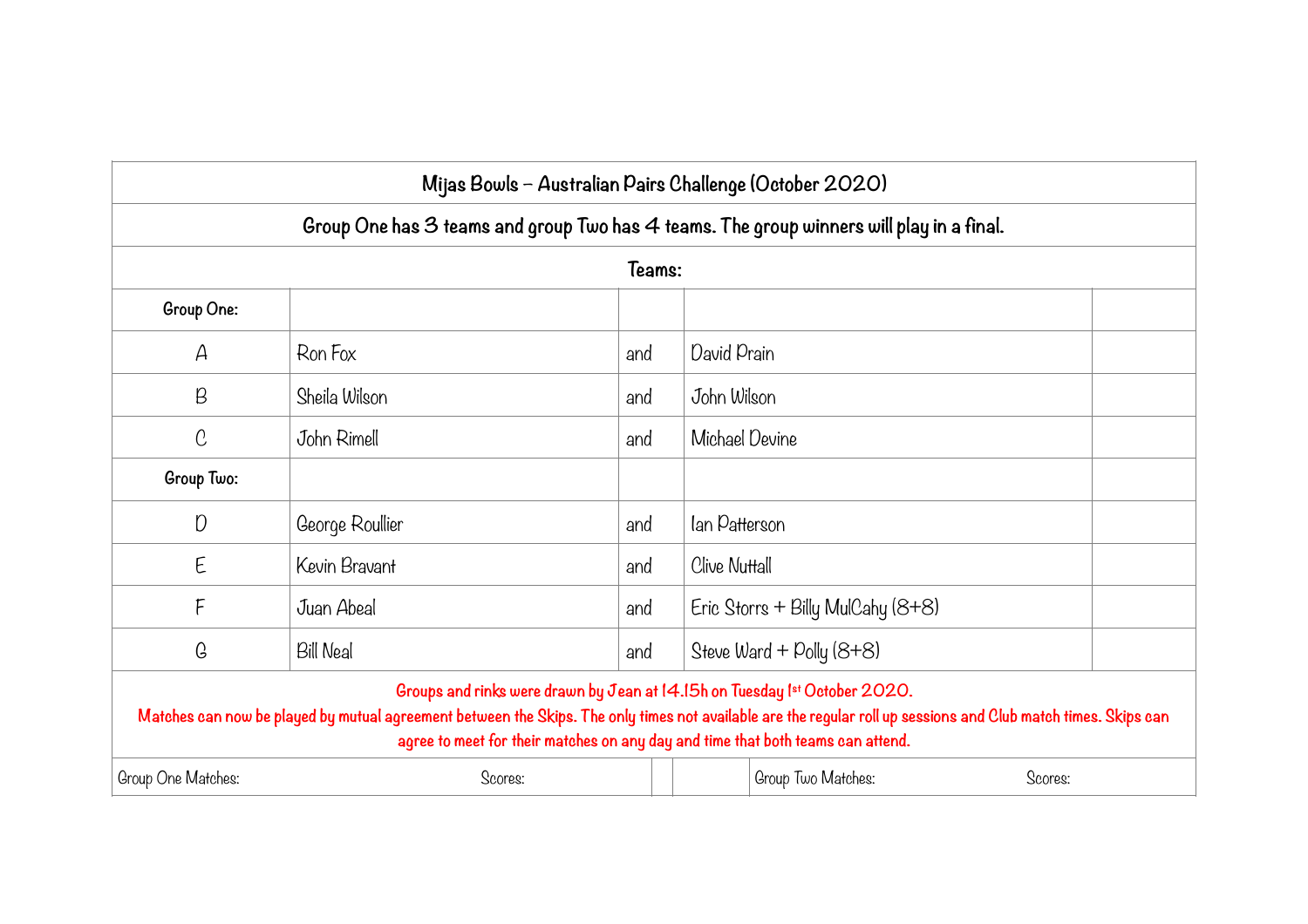| $Rink$ 4                                                        | A-Ron & David   | V | B-Sheila & John  |  | Rink I | D-George & lan   | V | E-Kevin & Clive     |  |
|-----------------------------------------------------------------|-----------------|---|------------------|--|--------|------------------|---|---------------------|--|
| Rink 6                                                          | A-Ron & David   | V | C-John R. & Mick |  | Rink 5 | D-George & lan   | V | F-Juan (Eric+Billy) |  |
| Rink 3                                                          | B-Sheila & John | V | C-John R. & Mick |  | Rink 3 | E-Kevin & Clive  | V | F-Juan (Eric+Billy) |  |
|                                                                 |                 |   |                  |  | Rink 2 | G-Steve & Bill N | V | D-George & lan      |  |
|                                                                 |                 |   |                  |  | Rink I | G-Steve & Bill N | V | E-Kevin & Clive     |  |
|                                                                 |                 |   |                  |  | Rink 6 | G-Steve + Bill N | V | Juan (Eric+Billy)   |  |
| Grand Final to be played before the start of the League Season. |                 |   |                  |  |        |                  |   |                     |  |
|                                                                 |                 |   | V                |  |        |                  |   |                     |  |
|                                                                 |                 |   | SCORE            |  |        |                  |   |                     |  |
|                                                                 |                 |   |                  |  |        |                  |   |                     |  |
| Contact details:                                                |                 |   |                  |  |        |                  |   |                     |  |
| Contact list:                                                   |                 |   |                  |  |        |                  |   |                     |  |
| Juan - juanmanuelabeal2@gmail.com - 654905653                   |                 |   |                  |  |        |                  |   |                     |  |
| Kevin - kevinbravant@yahoo.co.uk - 635699514                    |                 |   |                  |  |        |                  |   |                     |  |
| Mick - michael@devine.ie - 696608093                            |                 |   |                  |  |        |                  |   |                     |  |
| Ron - ronfoxIOI@hotmail.com - 659209487                         |                 |   |                  |  |        |                  |   |                     |  |
| Billy M - bill.mulcahy66@yahoo.co.uk - 952661052                |                 |   |                  |  |        |                  |   |                     |  |